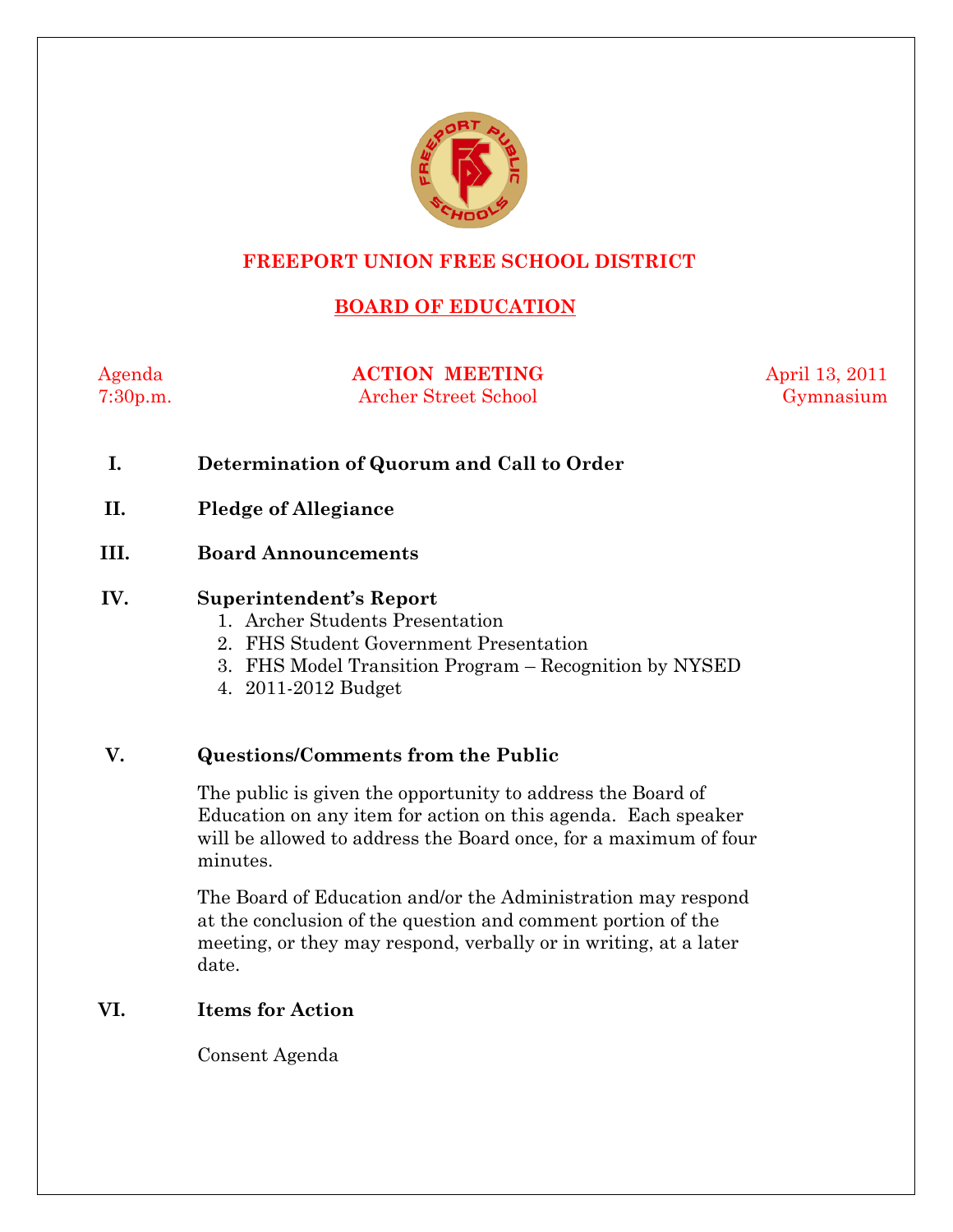### **Consent Agenda Items:**

### **BE IT RESOLVED that the Board of Education of the Freeport Union Free School District hereby approves the following items; A; B 1, 2, 3; C 1.**

## **Consent Approve**

 *Acceptance of the Minutes*  $\mathbf{A}$ 

 **AA. Consent - Approve** 

|       | A.        | Acceptance of the Minutes of the Board of Education                                                                  | TAB <sub>1</sub>                                         |
|-------|-----------|----------------------------------------------------------------------------------------------------------------------|----------------------------------------------------------|
|       | <b>B.</b> | <b>Personnel Actions</b><br>1. Leave of Absence<br>2. Resignation<br>3. Appointment of Extra Duty Staff              | TAB <sub>2</sub><br>TAB <sub>3</sub><br>TAB <sub>4</sub> |
|       | C.        | <b>Education</b><br>1. Acceptance of the Minutes from the Committees on<br>Special Education and Preschool Education | TAB <sub>5</sub>                                         |
| VII.  |           | <b>Other Items for Action</b>                                                                                        |                                                          |
|       | A.        | Personnel<br>1. Retirement of Staff                                                                                  | TAB <sub>6</sub>                                         |
|       | <b>B.</b> | <b>Education</b><br>1. Resolution to Approve Student Travel to Maryland,<br>Delaware, Washington DC, and New Jersey  | TAB <sub>7</sub>                                         |
| VIII. | A.        | Finance<br>1. Adoption of the Proposed 2011-2012 School Budget                                                       | TAB <sub>8</sub>                                         |
| IX.   | A.        | <b>Other Reports to the Board</b><br>1. Treasurer's Report                                                           | TAB <sub>9</sub>                                         |

**X. Questions/Comments from the Public on Other Topics**